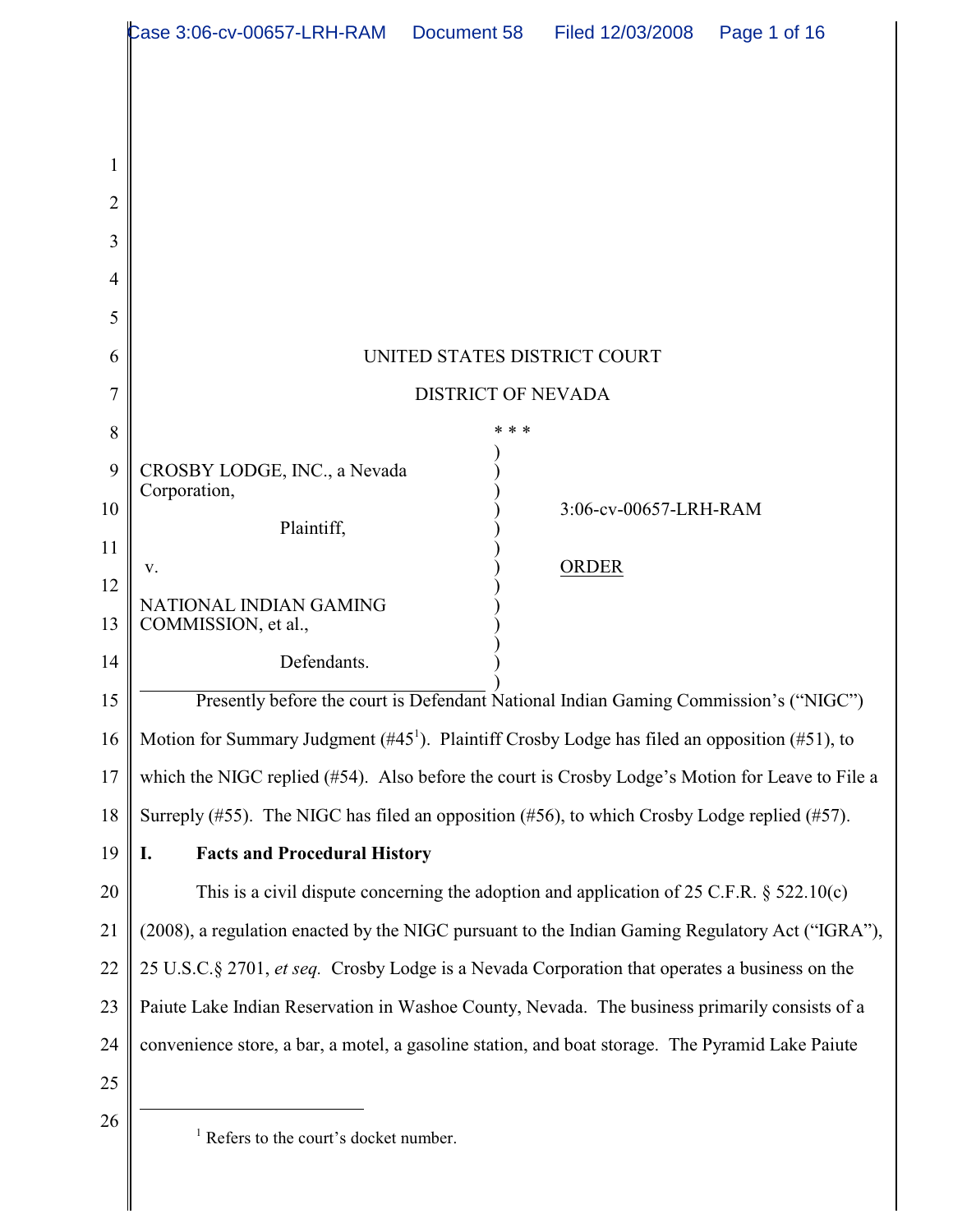1 2 3 Tribe ("Tribe") has also licensed Crosby Lodge to conduct class III gaming on the property.<sup>2</sup> Pursuant to this license, Crosby Lodge operates fifteen slot machines. The owners of Crosby Lodge, Fred and Judy Crosby, are not members of the Tribe.

4

# **A. Statutory and Regulatory Framework**

5 6 7 8 9 10 11 Under the IGRA, class III gaming is lawful on lands within an Indian reservation if the gaming is authorized by an ordinance or resolution that (1) is adopted by the governing body of the Indian tribe having jurisdiction over the lands; (2) meets the requirements of 25 U.S.C. § 2710(b); and (3) is approved by the Chairman of the NIGC. 25 U.S.C. § 2710(d). In addition, the IGRA requires (1) the reservation to be located in a state that permits class III gaming and (2) the class III gaming to be conducted in conformity with a Tribal-State compact entered into by the Indian tribe and the State and approved by the Secretary of the Interior. 25 U.S.C. § 2710(d).

12 13 14 15 16 17 Further, the IGRA authorizes the NIGC to promulgate "such rules and guidelines as it deems appropriate to implement the provisions of [the IGRA]." 25 U.S.C. § 2706(b)(10). Pursuant to this authorization, on January 22, 1993, the NIGC adopted 25 C.F.R. Part 522, which governs the submission of tribal gaming ordinances. Section 522.10(c) of Part 522 requires tribes that license individually owned gaming operations to require by ordinance "not less than 60 percent of the net revenues be income to the Tribe."  $25$  C.F.R.  $\S$  522.110(c).

18 19 20 21 22 In accordance with the IGRA's requirements, on August 4, 1997, the Tribe and the State of Nevada entered into a gaming compact ("compact" or "Tribal-State compact") governing class III gaming within the Pyramid Lake Reservation, and on January 6, 1998, the Secretary of the Interior approved the compact. In 1999 the Tribe adopted a Tribal Gaming Ordinance ("ordinance") by Tribal Resolution Number PL 73-99, and on July 19, 2000, the NIGC approved the ordinance. The

<sup>24</sup> 25 26  $\degree$  Class III gaming is defined as all forms of gaming that "are not class I gaming or class II gaming." 25 U.S.C. § 2703(8). Class III gaming includes parimutuel horse wagering, banking card games, slot machines, and all games with non-Indian origins. *Artichoke Joe's v. Norton*, 216 F.Supp.2d 1084, 1092 (E.D. Cal. 2002).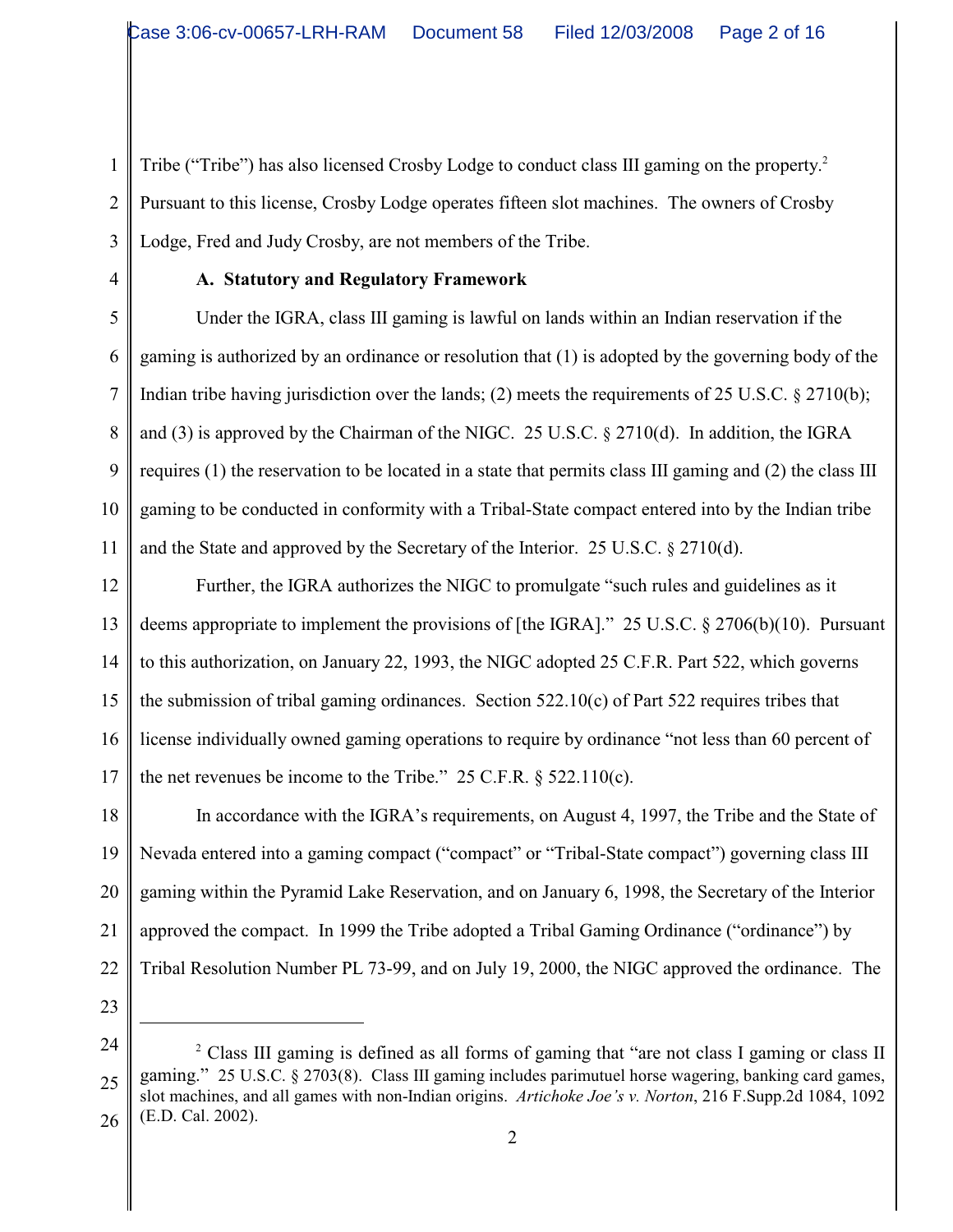1 2 3 4 5 ordinance prohibits class III gaming unless a person or entity complies with the terms of the compact and receives a license from the Tribal Gaming Commission. Neither the Tribe's ordinance nor the Tribal-State compact include a specific provision requiring sixty percent of the net revenue of non-tribal class III gaming be income to the Tribe as required by 25 C.F.R. § 522.110(c).

6

# **B. Application of 25 C.F.R. § 522.110(c) to Crosby Lodge**

7 8 9 10 11 12 On May 20, 2004, the NIGC's General Council sent a letter to the Tribe stating, pursuant to 25 C.F.R. § 522.110(c), sixty percent of the proceeds from individually owned gaming operations on the reservation must go to the Tribe. On September 27, 2005, the NIGC's General Counsel sent another letter to the Tribe specifically discussing Crosby Lodge and stating that Crosby Lodge must meet certain requirements, including giving "[sixty] percent of the proceeds . . . to the tribe." (Pl.'s Opp. Mot. Summ. J. (#51), Ex. C.)

13 14 15 16 17 Following the NIGC's letters, on February 7, 2006, the Tribal Gaming Commission directed Crosby Lodge to conduct an independent audit of its business. Pursuant to the audit, Crosby Lodge determined its gross gaming revenue, amounts paid out as prizes for the 2005 calendar year, and gaming-related operating expenses. On June 13, 2006, Crosby Lodge presented the audit report to the Tribal Gaming Commission.

18 19 20 21 22 On August 16, 2006, the Tribal Gaming Commission informed Crosby Lodge that pursuant to 25 C.F.R. § 522.10(c), Crosby Lodge owed the Tribe sixty percent of its "net revenue," as defined in 25 U.S.C.  $\S$  2703(9).<sup>3</sup> The Tribal Gaming Commission concluded that Crosby Lodge's net revenue was \$132,137, and calculated sixty percent of the net revenue to equal \$79,282.00. Crosby Lodge has paid the \$79,282.00 owed under protest.

23

///

24

25 26 <sup>3</sup> Title 25, United States Code section 2703(9) defines "net revenue" as "gross revenues of an Indian gaming activity less amounts paid out as, or paid for, prizes and total operating expenses, excluding management fees." 25 U.S.C. § 2703(9).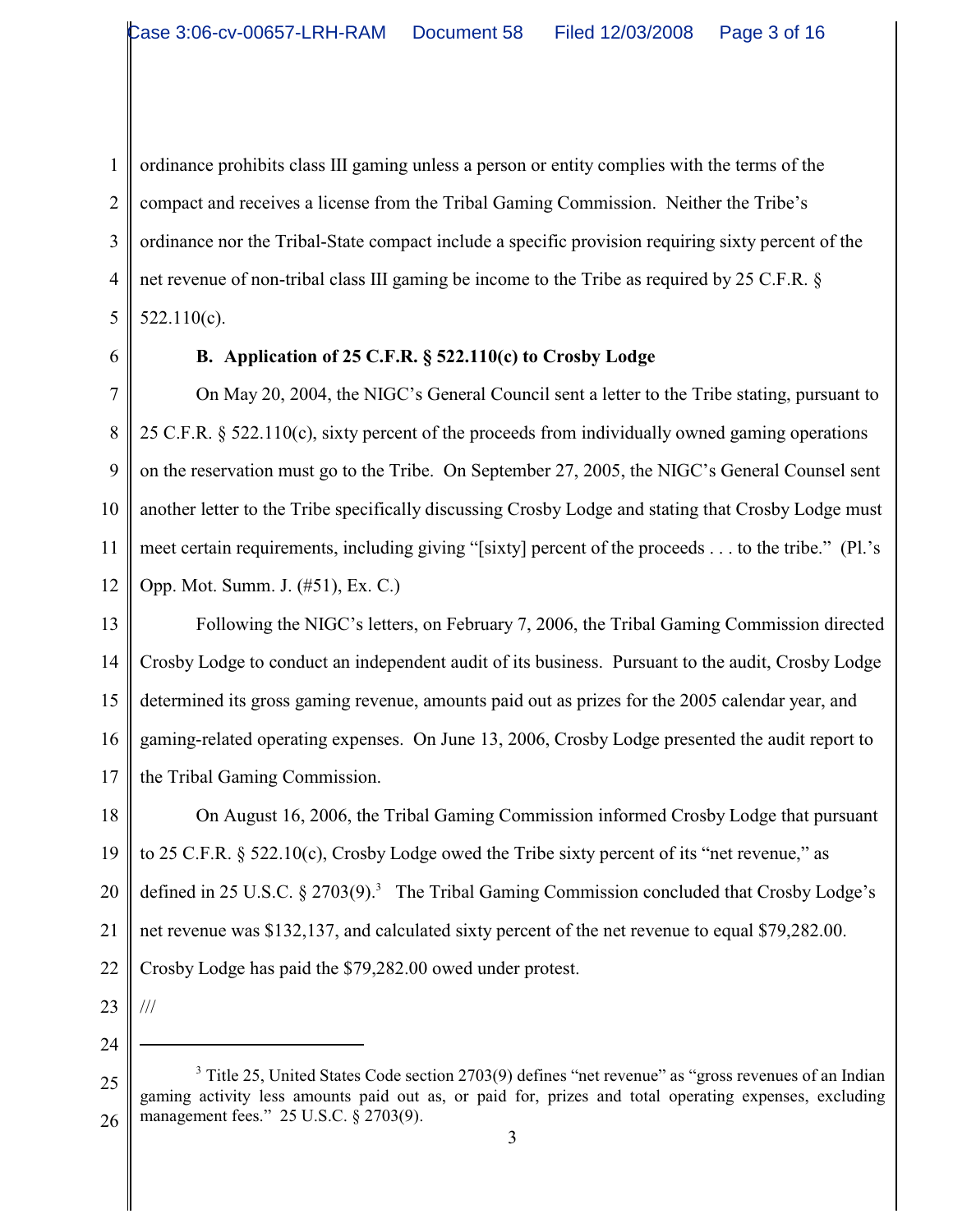#### **C. Procedural History**

1

2 3 4 5 6 7 8 9 10 11 In relevant part, the complaint alleges that the NIGC exceeded its statutory jurisdiction and authority in enacting 25 C.F.R.  $\S$  522.110(c) and that the regulation is invalid as applied to Crosby Lodge. (First Am. Compl. ¶41.) On February 2, 2007, pursuant to Federal Rule of Civil Procedure 12(b)(1), the NIGC filed a motion to dismiss for lack of subject matter jurisdiction (#10). On August 10, 2007, this court denied the NIGC's Motion to Dismiss, concluding that, pursuant to 28 U.S.C. § 1331, the court possesses subject matter jurisdiction over Crosby Lodge's claims arising under the Administrative Procedure Act ("APA"). (Order (#34) at 6.) The court also found that the six-year statue of limitations provided for in 28 U.S.C. § 2401 does not bar Crosby Lodge's facial challenge to the regulation because the NIGC first applied the regulation to Crosby Lodge less than two years before the commencement of the present action. (Order (#34) at 12.)

12 13 14 15 16 17 18 19 20 21 22 23 24 The NIGC subsequently filed a motion for reconsideration of the August 10, 2007, order arguing that the court committed clear error in holding that the statute of limitations did not bar Crosby Lodge's challenges to the regulation. (Def.'s Mot. Recons. (#36) at 2-3.) On January 31, 2008, the court granted the motion for reconsideration, finding that remaining factual issues prevented the court from determining whether the statute of limitations bars the present action. (Order (#44) at 3.) The court's holding was twofold. First, with regard to a facial challenge to 25 C.F.R. § 522.10(c), the court noted that the parties do not dispute that the six-year statute of limitations period has run because the regulation was adopted in 1993, and Crosby Lodge did not file its claim until 2006. (Order (#44) at 3.) Nonetheless, the court found, "[a]lthough it appears that Crosby Lodge should have known that 25 C.F.R. § 522.10(c) could be applied to it, the court cannot say that equitable tolling would be unavailable to Crosby Lodge." (Order (#44) at 4.) Thus, the court concluded that dismissal was inappropriate because there may be factual support for an equitable tolling claim. (Order (#44) at 4.)

25

Second, with respect to an "as applied" challenge to the regulation, the court found it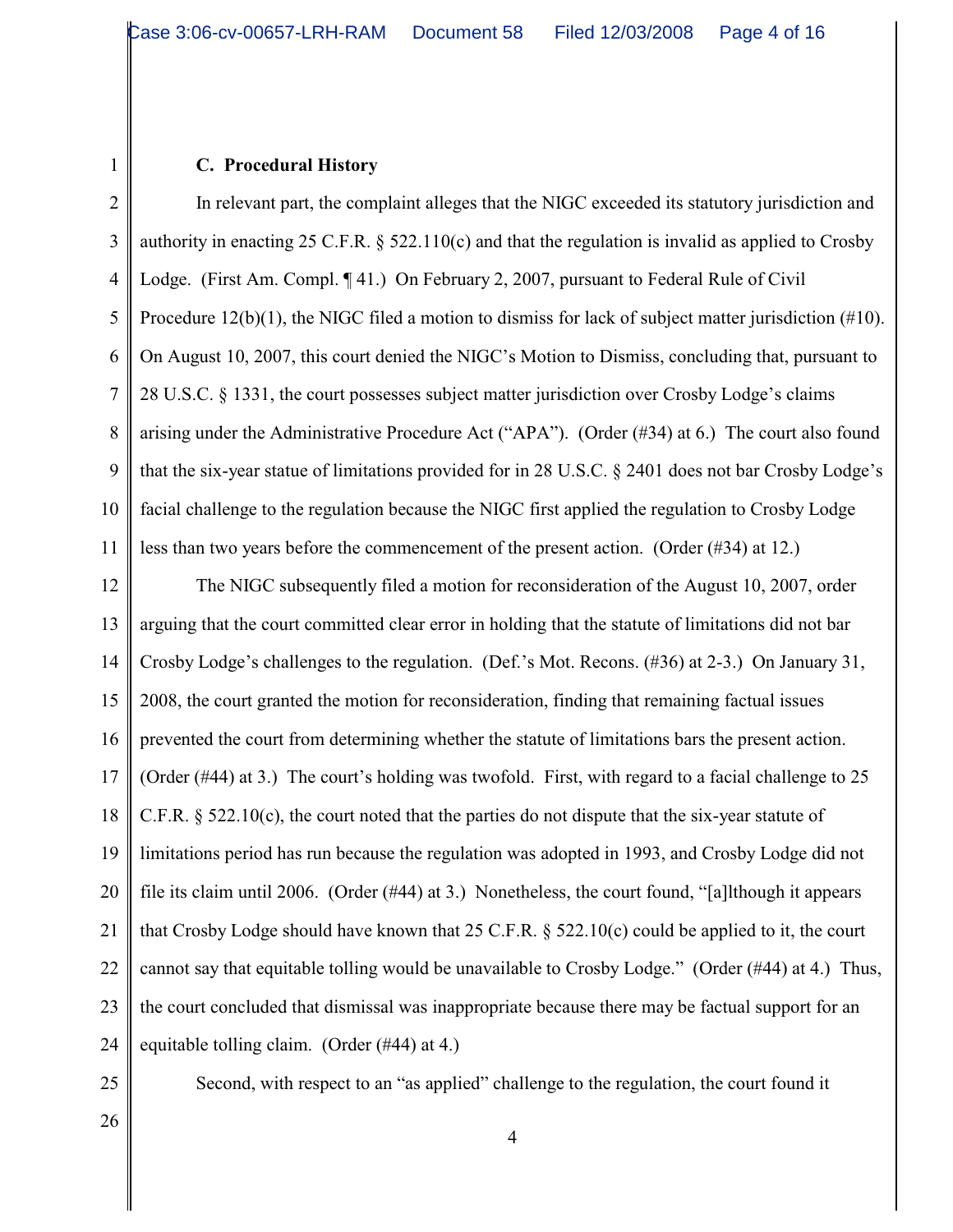1 2 3 4 5 6 undisputed that the NIGC never applied 25 C.F.R. § 522.10(c) directly to Crosby Lodge. (Order (#44) at 4.) Nevertheless, the court noted its concern with the implication of barring a substantive "as applied" challenge to  $\S$  522.10(c), and opted to reserve ruling on the issue of an "as applied" challenge until it was presented in a motion for summary judgment. (Order (#44) at 5.) The court urged the parties to provide additional points and authorities related to the issue at that time. (Order (#44) at 5.)

7

# **II. Legal Standard**

8 9 10 11 12 13 14 Summary judgment is appropriate only when "the pleadings, depositions, answers to interrogatories, and admissions on file, together with the affidavits, if any, show that there is no genuine issue as to any material fact and that the moving party is entitled to judgment as a matter of law." Fed. R. Civ. P. 56(c). In assessing a motion for summary judgment, the evidence, together with all inferences that can reasonably be drawn therefrom, must be read in the light most favorable to the party opposing the motion. *Matsushita Elec. Indus. Co. v. Zenith Radio Corp.*, 475 U.S. 574, 587 (1986); *County of Tuolumne v. Sonora Cmty. Hosp.*, 236 F.3d 1148, 1154 (9th Cir. 2001).

15 16 17 18 19 20 The moving party bears the burden of informing the court of the basis for its motion, along with evidence showing the absence of any genuine issue of material fact. *Celotex Corp. v. Catrett*, 477 U.S. 317, 323 (1986). On those issues for which it bears the burden of proof, the moving party must make a showing that is "sufficient for the court to hold that no reasonable trier of fact could find other than for the moving party." *Calderone v. United States*, 799 F.2d 254, 259 (6th Cir. 1986); *see also Idema v. Dreamworks, Inc.*, 162 F. Supp. 2d 1129, 1141 (C.D. Cal. 2001).

21 22 23 24 25 To successfully rebut a motion for summary judgment, the non-moving party must point to facts supported by the record which demonstrate a genuine issue of material fact. *Reese v. Jefferson Sch. Dist. No. 14J*, 208 F.3d 736 (9th Cir. 2000). A "material fact" is a fact "that might affect the outcome of the suit under the governing law." *Anderson v. Liberty Lobby, Inc.*, 477 U.S. 242, 248 (1986). Where reasonable minds could differ on the material facts at issue, summary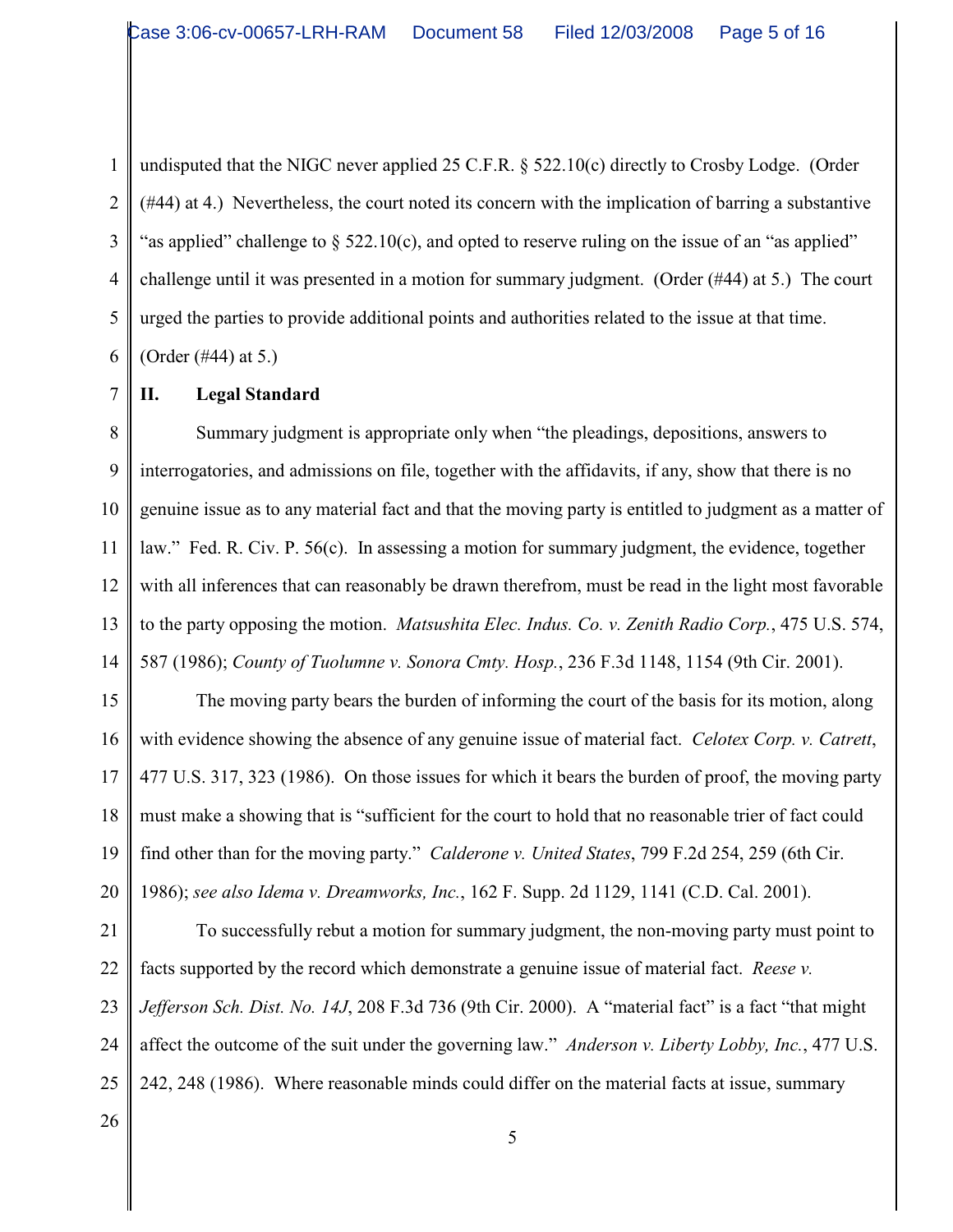1 2 3 4 5 6 judgment is not appropriate. *See v. Durang*, 711 F.2d 141, 143 (9th Cir. 1983). A dispute regarding a material fact is considered genuine "if the evidence is such that a reasonable jury could return a verdict for the nonmoving party." *Liberty Lobby*, 477 U.S. at 248. The mere existence of a scintilla of evidence in support of the plaintiff's position will be insufficient to establish a genuine dispute; there must be evidence on which the jury could reasonably find for the plaintiff. *See id.* at 252.

**III. Discussion**

8 9 10 11 12 In support of the motion for summary judgment, the NIGC makes two primary arguments. First, the NIGC maintains that the applicable statute of limitations bars the suit with respect to both a facial and an as applied challenge to 25 C.F.R. § 522.10(c). Second, the NIGC argues the Tribe is a necessary and indispensable party within the meaning of Federal Rule of Civil Procedure 19. The court addresses each of these arguments below.

13

7

### **A. Statute of Limitations**

14 15 16 17 18 19 20 The NIGC argues that the relevant statute of limitations, 28 U.S.C. § 2401(a), bars Crosby Lodge's facial and as applied challenges to 25 C.F.R. § 522.10(c). Section 2401(a) provides, "every civil action commenced against the United States shall be barred unless the complaint is filed within six years after the right of action first accrues." 28 U.S.C. § 2401(a). The Ninth Circuit has held that "an action commenced by filing a complaint for review of agency action is a 'civil action' within the meaning of section 2401(a)." *Wind River Mining Corp. v. United States*, 946 F.2d 710, 712 (9th Cir 1991).

21

22 23 24 25 As § 2401(a) indicates, the point at which the statute of limitations begins to run depends on when the plaintiff's cause of action first accrues. In *Wind River*, the Ninth circuit addressed the question of when a right of action first accrues. 946 F.2d at 713-15. "If a person wishes to challenge a mere procedural violation in the adoption of a regulation or other agency action, the challenge must be brought within six years of the decision." *Id*. at 715. "If, however, a challenger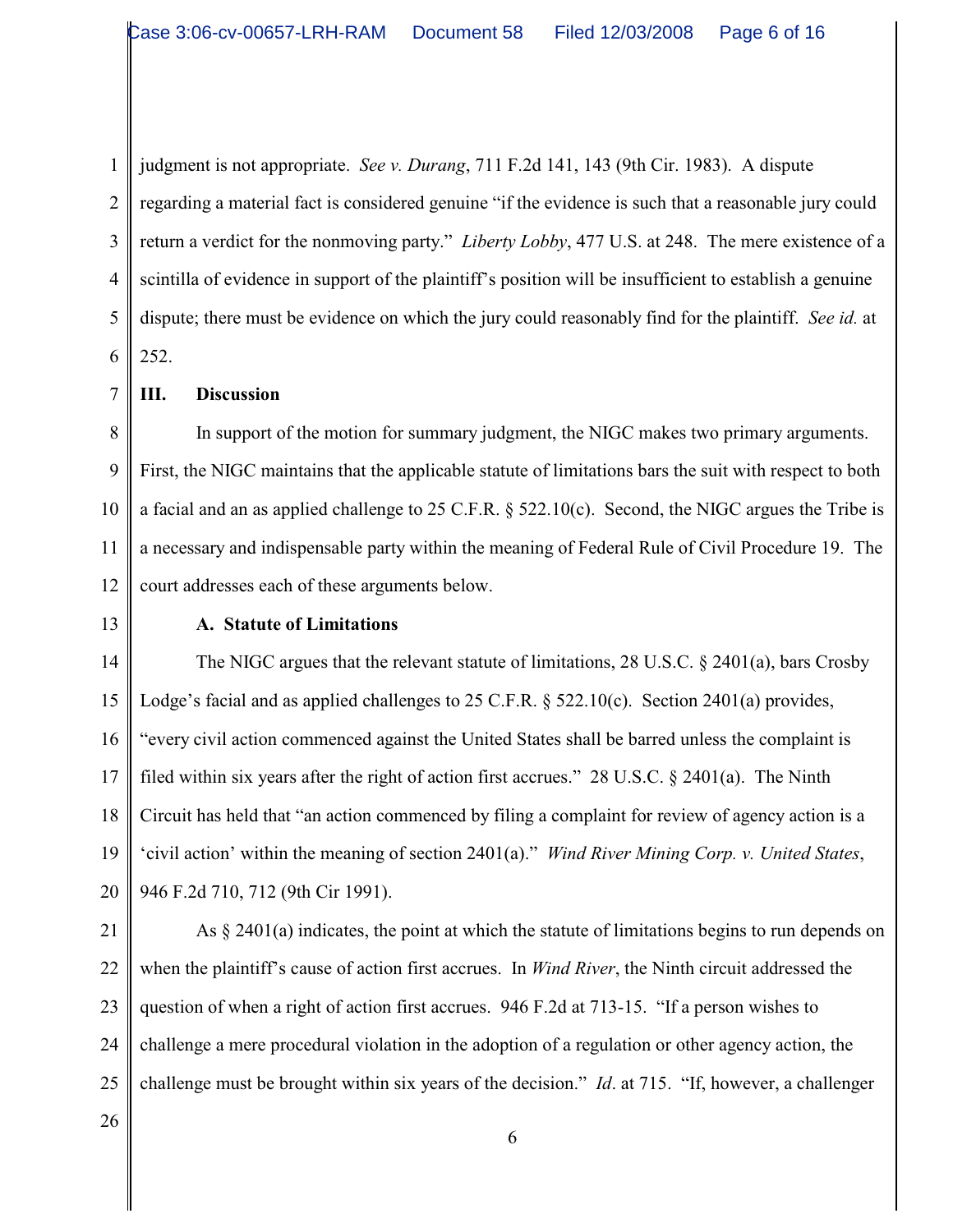1 2 3 4 5 6 7 8 contests the substance of an agency decision as exceeding constitutional or statutory authority, the challenger may do so later than six years following the decision by filing a complaint for review of the adverse application of the decision to the particular challenger." *Id*. The *Wind River* court believed that the government should not be permitted to avoid all challenges to its actions simply because the agency took the action long before anyone discovered the true state of affairs. *Id*. The court specifically held that "a substantive challenge to an agency decision alleging lack of agency authority may be brought within six years of the agency's application of that decision to the specific challenger." *Id*. at 716.

9

#### **1. Facial Challenge to the Regulation**

10 11 12 13 14 15 The parties do not dispute that the six-year statute of limitations has run with respect to a facial challenge to 25 C.F.R. § 522.10(c) because the NIGC adopted the regulation in 1993, and generally a facial challenge must be made within six years of the issuance of the regulation. *See Wind River*, 946 F.2d at 715. Nevertheless, Crosby Lodge asserts that the "doctrine of equitable tolling applies to toll the limitation period in 28 U.S.C. § 2401(a) until at least December 1, 2001." (Pl.'s Opp. Mot. Summ. J. (#51) at 1.)

16

## **I. "Jurisdictional" Nature of 28 U.S.C. § 2401**

17 18 19 20 21 22 23 24 25 As a threshold matter, the court must determine whether the statute of limitations in this case is subject to an equitable tolling claim. Generally, there are two types of statutes of limitations. *John R. Sand & Gravel Co. v. United States*, 128 S.Ct. 750, 753 (2008) (citations omitted). First, affirmative defense-type statutes of limitations seek primarily to protect defendants against unduly delayed claims. *Id.* Under these statutes, defendants waive a limitations defense if they fail to raise the defense at the pleadings stage, and a court typically can toll the limitations in light of equitable considerations. *Id.* Second, "jurisdictional" statutes of limitations focus not on protecting a defendant's interest in timely claims, but seek to achieve broader, system-related goals, such as facilitating the administration of claims. *Id.* These statutes are not subject to waiver or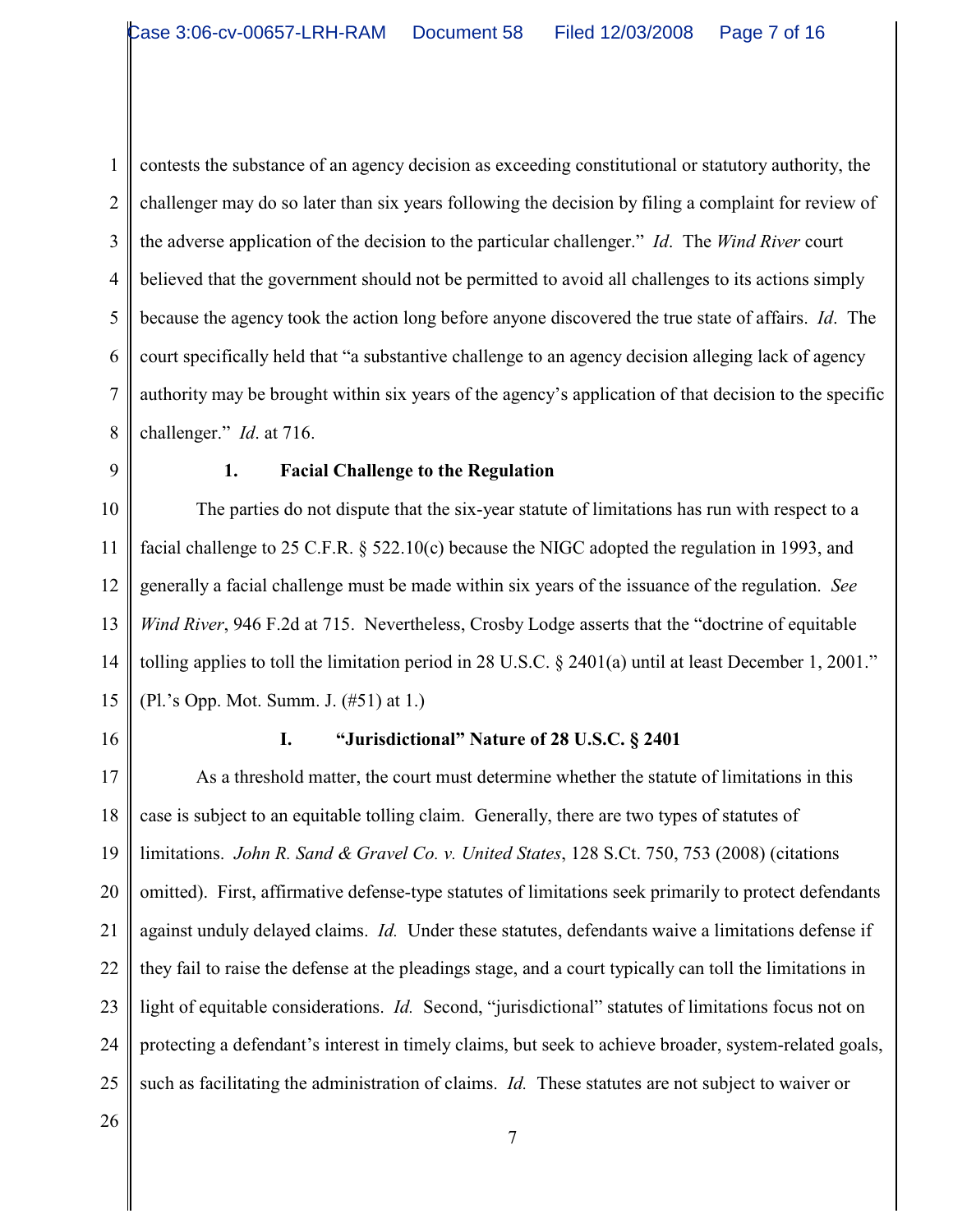1 equitable tolling. *Id.*

2 3 4 5 6 7 8 In *Cedars-Sinai Med. Ctr. v. Shalala*, the Ninth Circuit held that 28 U.S.C. § 2401(a)'s sixyear statute of limitations is not "jurisdictional." 125 F.3d 765, 770 (9th Cir. 1997). Noting that statutory language is "likely to be a realistic assessment of legislative intent as well as a practically useful principle of interpretation," the court reasoned that  $\S 2401(a)$  makes no mention of jurisdiction, and erects only a procedural bar, thus permitting parties to assert traditional exceptions to the statute of limitations such as waiver, equitable tolling, and estoppel. *Id.* (*citing Irwin v. Dep't of Veterans Affairs*, 498 U.S. 89, 111 (1990)).

9 10 11 12 13 14 15 The NIGC notes that in *John R. Sand & Gravel Co.*, the Supreme Court recently held that the statute of limitations applicable to claims brought before the Court of Federal Claims is jurisdictional in nature. 128 S. Ct. at 753-54. That statute reads, "[e]very claim of which the United States Court of Federal Claims has jurisdiction shall be barred unless the petition thereon is filed within six years after such claim first accrues." 28 U.S.C. § 2501. The NIGC argues that the key language of § 2401 is virtually identical to § 2501, and as a result the holding of *John R. Sand & Gravel Co.*, namely that § 2501 is jurisdictional in nature, should apply equally to § 2401.

16 17 18 19 20 21 22 23 24 25 The District Court in the Northern District of California recently issued an opinion considering and rejecting an argument identical to the NIGC's argument here, confirming that § 2401 is not jurisdictional in nature. *See Pub. Citizen, Inc. v. Mukasey*, 2008 U.S. Dist. LEXIS 81246, at \*24-25 (N.D. Cal. Oct. 9, 2008) ("the court sees no reason to attempt to extend [*John R. Sand & Gravel Co.*'s] holding and [apply it to § 2401]"). Similarly, this court declines to read *John R. Sand & Gravel Co.* as altering the Ninth Circuit's previous conclusion that § 2401(a) is not jurisdictional in nature.. As the Supreme Court noted, § 2501 is a "special statute of limitations governing the Court of Federal Claims." *John R. Sand & Gravel Co.*, 128 S. Ct. at 752. Moreover, generally "the same refutable presumption of equitable tolling applicable to suits against private defendants should also apply to suits against the United States." *Irwin*, 498 U.S. at 95-96. Thus,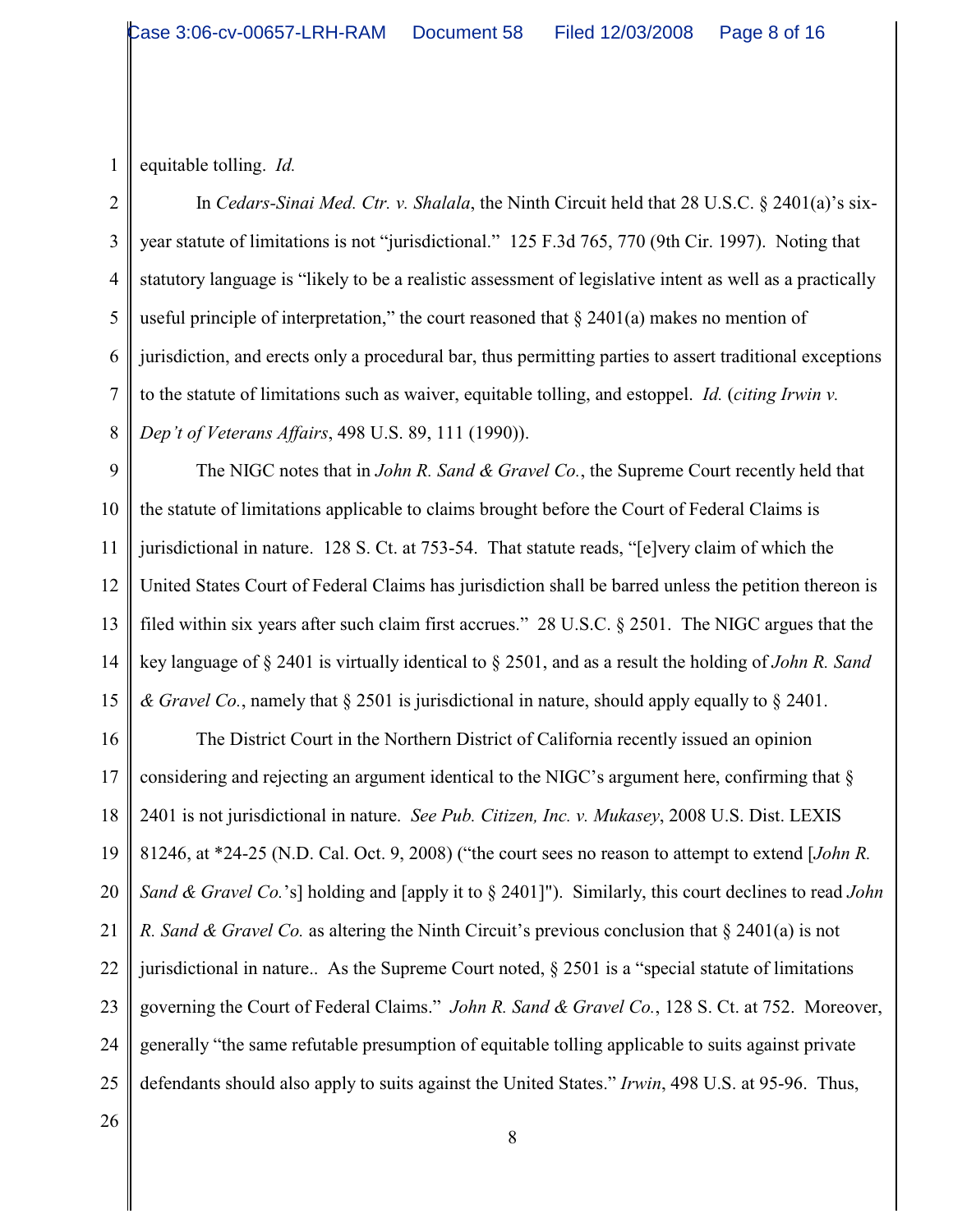1 2 3 4 5 there is a presumption that equitable tolling applies to suits against the United States. *Id.* If Congress wishes to alter this presumption, it may do so explicitly in the applicable statute. Here, there is no indication that Congress intended § 2401 to be jurisdictional in nature. As a result, the court declines to hold that  $\S 2401$  is jurisdictional and instead finds that  $\S 2401$  is subject to a claim of equitable tolling.

6

## **ii. Application of Equitable Tolling**

7 8 9 10 11 12 13 14 Having concluded that Crosby Lodge may assert a claim of equitable tolling, the court must now determine whether such a claim is viable in this case. Equitable tolling applies in situations where, "despite all due diligence, [the party invoking equitable tolling] is unable to obtain vital information bearing on the existence of the claim." *Socop-Gonzalez v. I.N.S.*, 272 F.3d 1176, 1193 (9th Cir. 2001) (*quoting Supermail Cargo, Inc. v. United States*, 68 F.3d 1204, 1207 (9th Cir. 1995)). "[T]he party invoking tolling need only show that his or her ignorance of the limitations period was caused by circumstance beyond the party's control . . . and that these circumstances go beyond a 'garden variety claim of excusable neglect.'" *Id*. (*quoting Irwin*, 498 U.S. at 96).

15 16 17 18 19 20 21 Here, the NIGC adopted 25 C.F.R. § 522.10(c) on January 22, 1993. The Tribe adopted its gaming ordinance in 1999, and the NIGC approved the ordinance on July 19, 2000. It appears that the Tribal Gaming Commission did not attempt to apply the regulation to Crosby Lodge and collect sixty percent of Crosby Lodge's net revenue until August 16, 2006. It further appears to be undisputed that the ordinance adopted by the Tribe does not include any provision requiring that sixty percent of the net revenue of non-tribal class III gaming be income to the Tribe. Crosby Lodge filed its complaint on December 1, 2006.

22 23 24 25 Thus, by the time the Tribe adopted its gaming ordinance, the six-year statute of limitations had already run. Moreover, the ordinance that was approved did not appear to apply 25 C.F.R. § 522.10(c) to Crosby Lodge because it contained no provision requiring that sixty percent of the net revenue of non-tribal class III gaming be income to the Tribe. Even after the NIGC approved the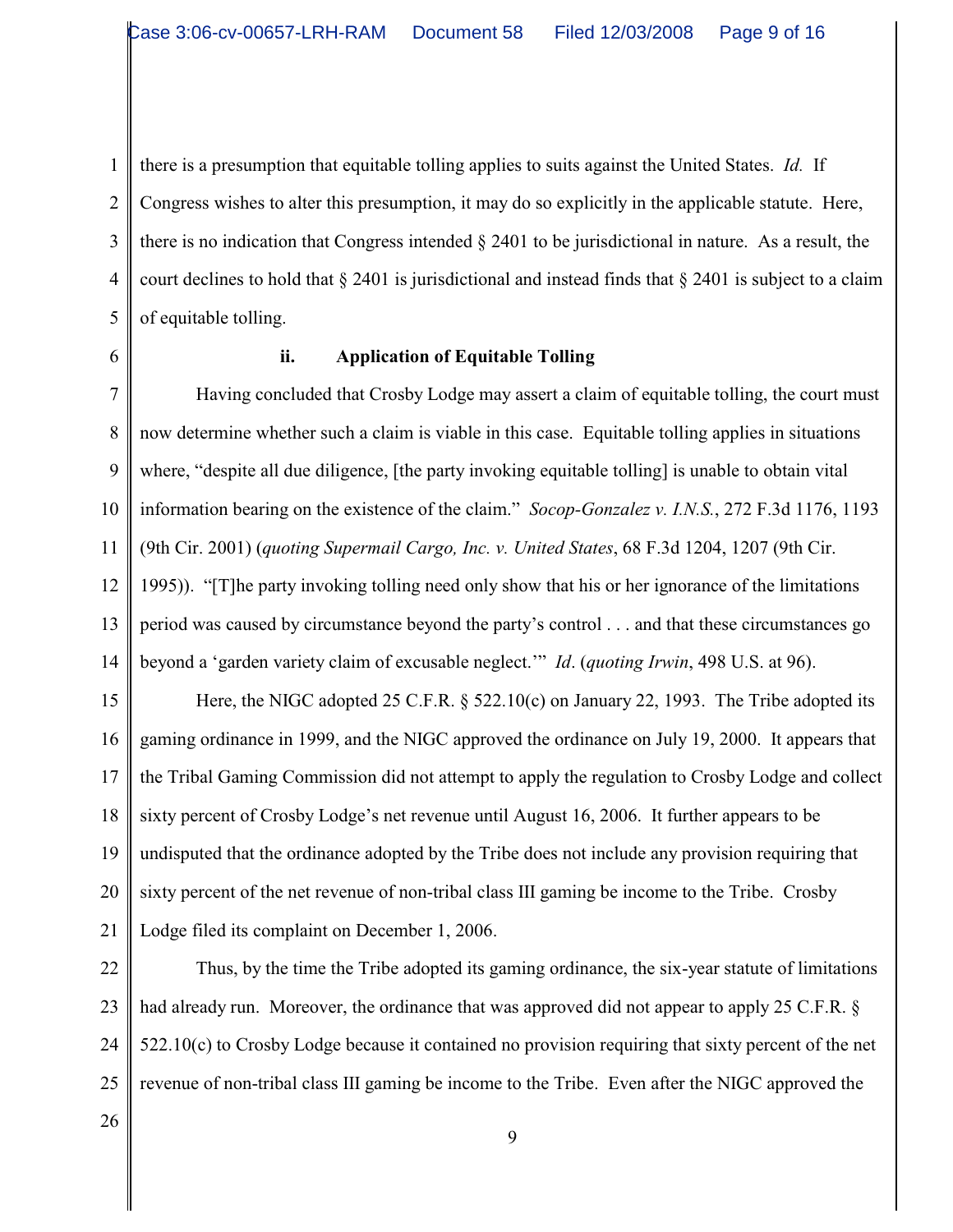1 2 3 4 5 6 7 8 9 10 ordinance on July 19, 2000, there is no indication that the Tribe attempted to apply the regulation to Crosby Lodge until approximately six years later. In addition, the NIGC itself does not appear to have sought application of the regulation at least until May 20, 2004, when it sent a letter to the Tribe notifying the Tribe of  $\S$  522.10(c)'s requirements. Further, it is unclear when, pursuant to the gaming ordinance, the Tribe licensed Crosby Lodge to conduct class III gaming at its facility. However, the licensing must have been some time after July 19, 2000, when the NIGC approved the ordinance, well after the statute of limitations had run. For these reasons, the court finds that equitable tolling applies to this case. Accordingly, the court will equitably toll the statute of limitations and finds that the statute of limitations does not bar Crosby Lodge's facial challenge to the regulation.

11

# **2. "As Applied" Challenge to the Regulation**

12 13 14 15 16 17 18 The NIGC argues that the limitations period of  $\S$  2401(a) also bars an "as applied" challenge to 25 C.F.R. § 522.10(c). When a party "contests the substance of an agency decision as exceeding constitutional or statutory authority, the challenger may do so later than six years following the decision by filing a complaint for review of the adverse application of the decision to the particular challenger." *Wind River*, 846 F.2d at 715. In such a case, the party must bring the challenge within six years of the agency's application of the disputed decision to the challenger. *Id.* at 716.

19 20 21 22 An "as applied" challenge must rest on final agency action.<sup>4</sup> 5 U.S.C. § 704 ("Agency action made reviewable by statute and final agency action for which there is no remedy in a court are subject to judicial review.") Generally, the following two conditions must be satisfied for an agency decision to be final: (1) the action must mark the "consummation" of the agency's

<sup>24</sup> 25 26 <sup>4</sup> The court previously held that the adoption of 25 C.F.R.  $\S$  522.10(c) constituted a final agency action permitting Crosby Lodge to bring a *facial* challenge to the regulation. However, whether there is final agency action permitting Crosby Lodge to bring an *as applied* challenge is a separate and distinct question.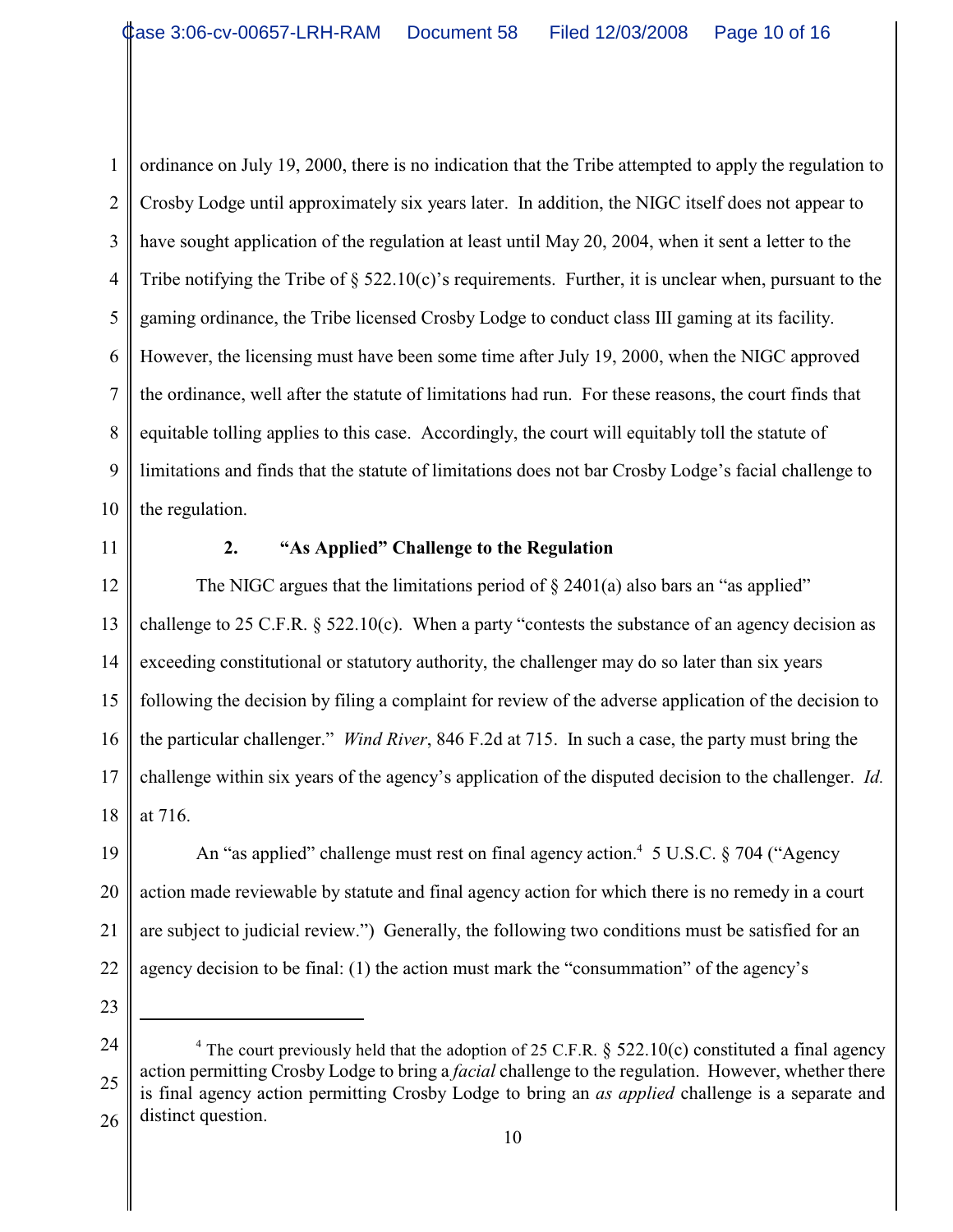1 2 3 4 5 6 7 8 9 decisionmaking process and (2) the action must be one by which "rights or obligations have been determined" or from which "legal consequences flow." *Bennett v. Spear*, 520 U.S. 154, 177-78 (1997) (citations and internal quotations omitted). "The core question is whether the agency has completed its decisionmaking process, and whether the result of that process is one that will directly affect the parties." *Franklin v. Massachusetts*, 505 U.S. 788, 797 (1992). In determining whether an agency action is final, the court looks to whether the action "amounts to a definite statement of the agency's position . . . has a direct and immediate effect . . . or if immediate compliance is expected." *Or. Natural Desert Ass'n v. United States Forest Serv.*, 465 F.3d 977, 982 (9th Cir. 2006) (citations and internal quotations omitted).

10 11 12 13 14 15 16 17 18 19 20 Under this standard, following an enforcement proceeding, Crosby Lodge might challenge the NIGC's application of 25 C.F.R. § 522.10(c) to it. *See Envtl. Prot. Ctr. v. Pac. Lumber Co.*, 268 F. Supp. 2d 1101, 1120 (*citing NLRB v. FLRR*, 834 F.2d 191, 195-96 (D.C. Cir. 1987)). Alternatively, following the NIGC's denial of a petition to rescind or amend the regulation, Crosby Lodge might seek judicial review of the decision on substantive grounds. *See id.* (*citing Pub. Citizen v. NRC*, 901 F.2d 147, 152 (D.C. Cir. 1990); *NLRB*, 834 F.2d at 196). However, it is undisputed that neither of these events have occurred here. The Tribe, rather than the NIGC, has taken action requiring Crosby Lodge to comply with 25 C.F.R.  $\S$  522.10(c). The NIGC has taken no action against Crosby Lodge that demands immediate compliance. Crosby Lodge cannot challenge the regulation as applied against the NIGC until the NIGC actually applies the regulation to Crosby Lodge.

21

22 23 24 25 Crosby Lodge makes two additional arguments in support of its contention that, despite undisputed evidence that the NIGC never applied the regulation directly to Crosby Lodge, the court should nonetheless permit Crosby Lodge to assert an as applied challenge against the NIGC. First, Crosby Lodge argues that the NIGC lacks authority to regulate the enforcement of class III gaming regulations directly, and therefore the NIGC could never bring an enforcement proceeding against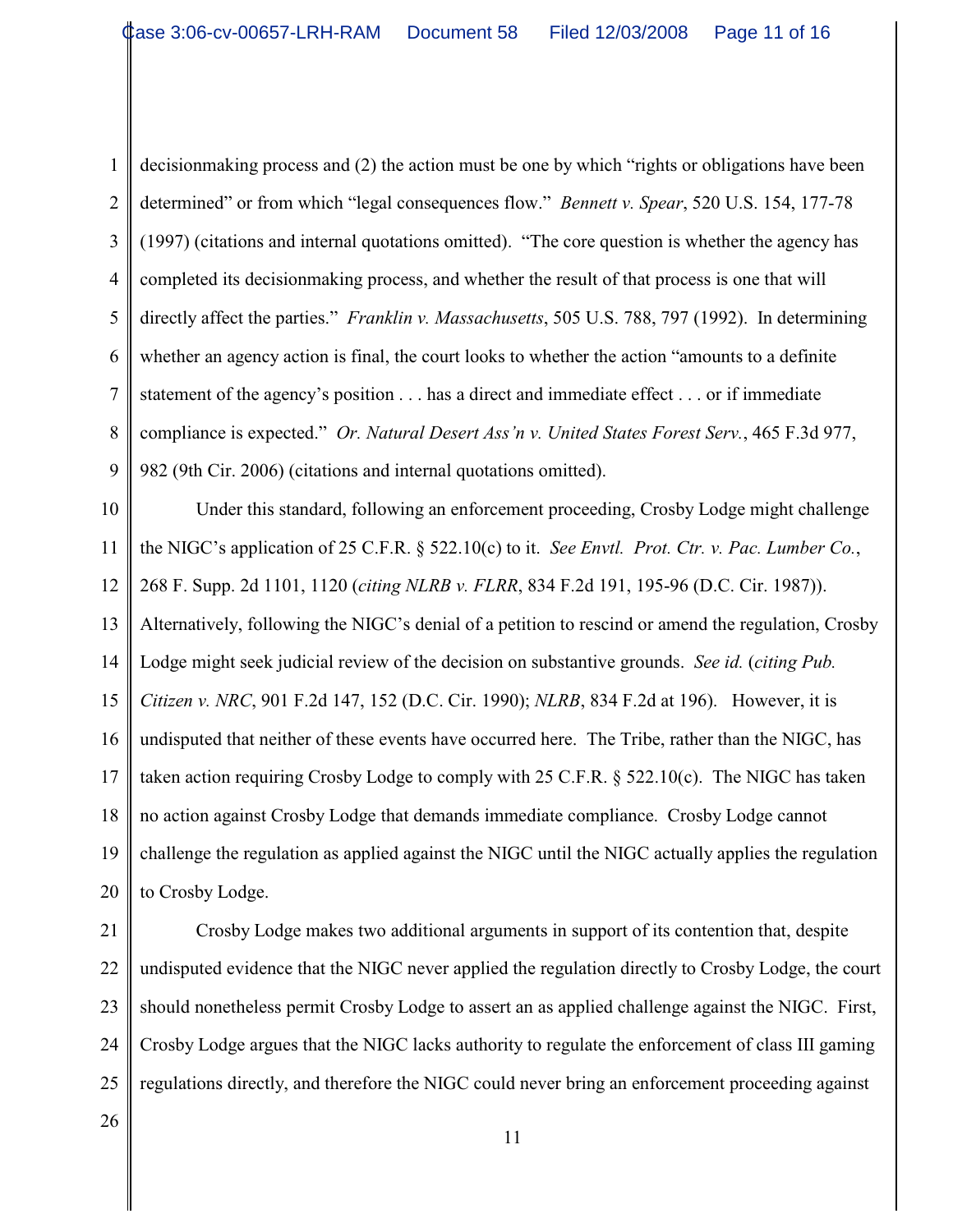1 2 3 4 Crosby Lodge. However, even if the NIGC lacks the authority to enforce the regulation directly against Crosby Lodge, there still must be a final agency action for the court to review. As noted, one such final agency action could be the NIGC's denial of a petition to amend or rescind 25 C.F.R.  $\S 522.10(c).$ <sup>5</sup>

5 6 7 8 9 10 11 12 Second, Crosby Lodge argues that the NIGC was sufficiently involved in the Tribe's application of 25 C.F.R.  $\S$  522.10(c) to Crosby Lodge to permit it to bring an as applied challenge against the NIGC. In particular, Crosby Lodge notes that on May 20, 2004, the NIGC's General Counsel sent a letter to the Tribe indicating that sixty percent of the proceeds of individually owned gaming operations must go to the Tribe. On September 27, 2005, the NIGC's General Council sent another letter to the Tribe specifically discussing Crosby Lodge and stating that Crosby Lodge must meet certain requirements, including giving "[sixty] percent of the proceeds . . . to the tribe." (Pl.'s Opp. Mot. Summ. J. (#51), Ex. C.)

13 14 15 16 17 18 19 20 Even assuming the NIGC's General Counsel's letter influenced the Tribe's decision to enforce 25 C.F.R. § 522.10(c), "an advisory opinion of the NIGC's General Counsel . . . has no legal effect because it is not a final decision of the agency." *NGV Gaming, Ltd., v. Upstream Point Molate, LLC*, 355 F. Supp. 2d 1061, 1065 (N.D. Cal. 2005) (*citing Cheyanne-Arapaho Gaming Comm'n v. Nat'l Indian Gaming Comm'n*, 214 F. Supp. 2d 1155 (N.D. Okla. 2002) (finding that a letter written by the General Counsel of the NIGC was merely advisory and did not constitute official agency action); *Sabella v. United States*, 863 F. Supp. 1, 5 (D. D.C. 1994) (observing that the General Counsel of a government agency is "not a decision-maker at the highest level and

<sup>22</sup> 23 24 25 26  $\delta$  While, as the court noted in its previous order, the court's decision might place Crosby Lodge in the "unenviable position of being forced to pay sixty (60) percent of its revenue to the Tribe, or cease gaming operations, under an arguably unlawful regulation until Crosby Lodge is able to file a petition to rescind the regulation and appeal the denial of the petition," (Order (#44) at 5 (*citing Pub. Citizen v. Nuclear Regulatory Comm'n*, 901 F.2d 147, 152 (D.C. Cir. 1990)), here Crosby Lodge is not without a remedy. First, Crosby Lodge has not argued and the court sees no indication that administrative exhaustion through a petition to amend or rescind the regulation will be futile in this case. Second, the court will equitably toll the statute of limitations with regard to a facial challenge, thereby permitting Crosby Lodge to assert its facial challenge to 25 C.F.R.  $§$  522.10(c).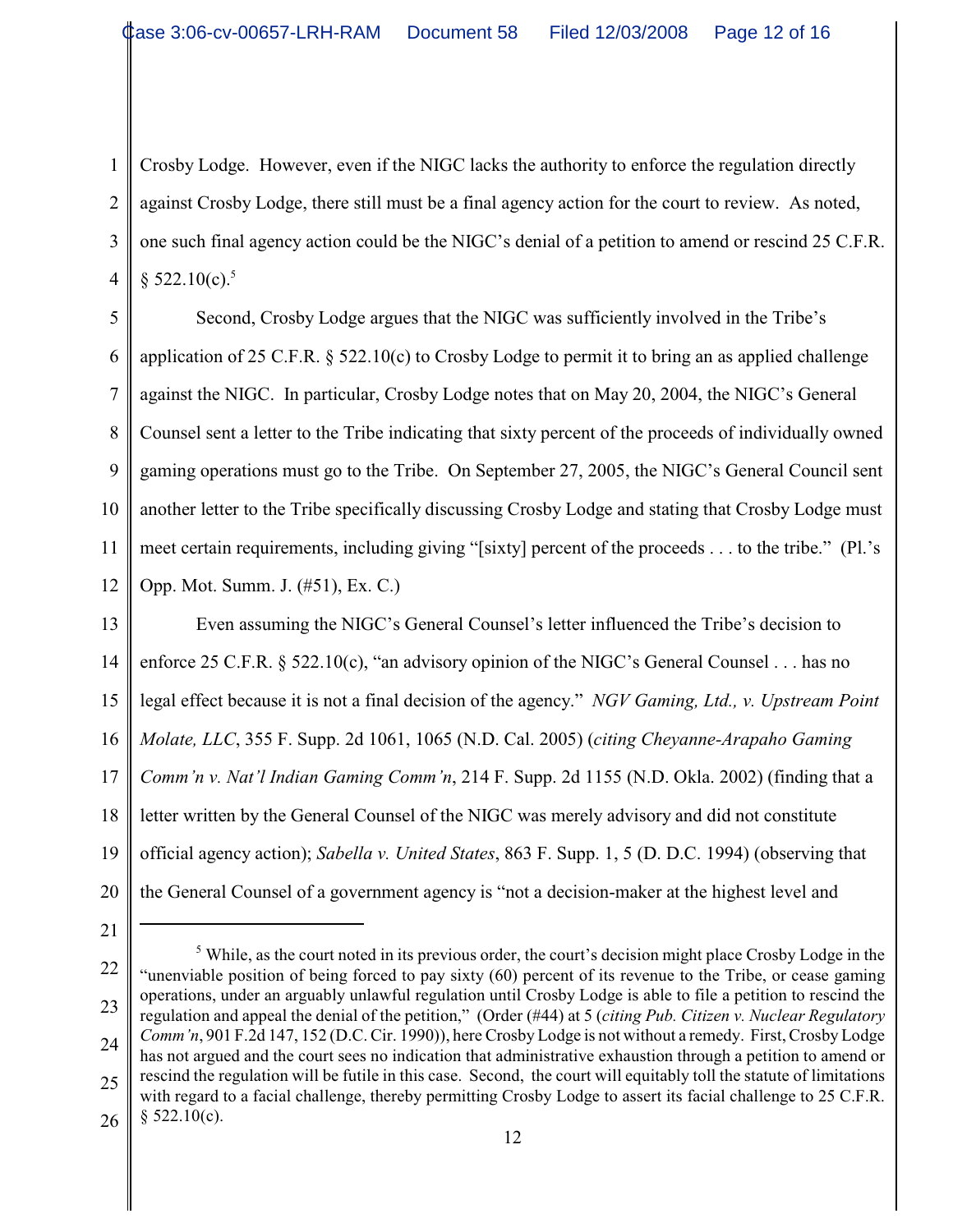2 therefore, her opinion does not create any law or bind the Administrator")), *rev'd in part on other* grounds by Guidiville Band of Pomo Indians v. NGV Gaming, Ltd., 531 F.3d 767 (9th Cir. 2008).

Thus, the court finds that with respect to an as applied challenge, there is no final agency action for the court to review. As a result, the court will grant summary judgment for this claim.

5

1

3

4

### **B. Failure to Join a Necessary and Indispensable Party**

6 7 8 9 10 Finally, the NIGC argues that the court lacks jurisdiction over this case because the Tribe is a necessary and indispensable party pursuant to Federal Rule of Civil Procedure 19. Because the court has determined that Crosby Lodge does not have a viable as applied challenge to the regulation, the court restricts its discussion to whether the Tribe is a necessary and indispensable party to Crosby Lodge's facial challenge to 25 C.F.R. § 522.10(c).

11 12 13 14 15 16 17 18 19 20 21 22 23 24 Determining whether a party is necessary and indispensable under Rule 19 involves a threestep inquiry. *EEOC v. Peabody W. Coal Co.*, 400 F.3d 774, 779 (9th Cir. 2005) (citations omitted) First, under Rule 19(a), the court determines whether a party is "necessary." To make this determination, the court considers whether (1) it can grant complete relief among the existing parties or (2) the party claims an interest relating to the subject of the litigation. Fed. R. Civ. P. 19(a). If the party claims an interest in the litigation, the absent party is necessary to the action if the disposition of the action without the party would (1) impair or impede the party's ability to protect their interest or (2) leave an existing party subject to a substantial risk of incurring double, multiple, or otherwise inconsistent obligations because of the claimed interest. Fed. R. Civ. P.  $19(a)$ . Second, if the court finds that the absent party is a necessary party, the court must then determine whether joinder of the party is feasible. *Peabody W. Coal Co.*, 400 F.3d at 779 (citations omitted). Finally, if joinder is not feasible, the court determines whether the case can proceed without the absent party or whether the absent party is an "indispensable" party such that the court must dismiss the action. *Id.* 

25

The NIGC argues that the Tribe is a necessary party because the Tribe has a "legally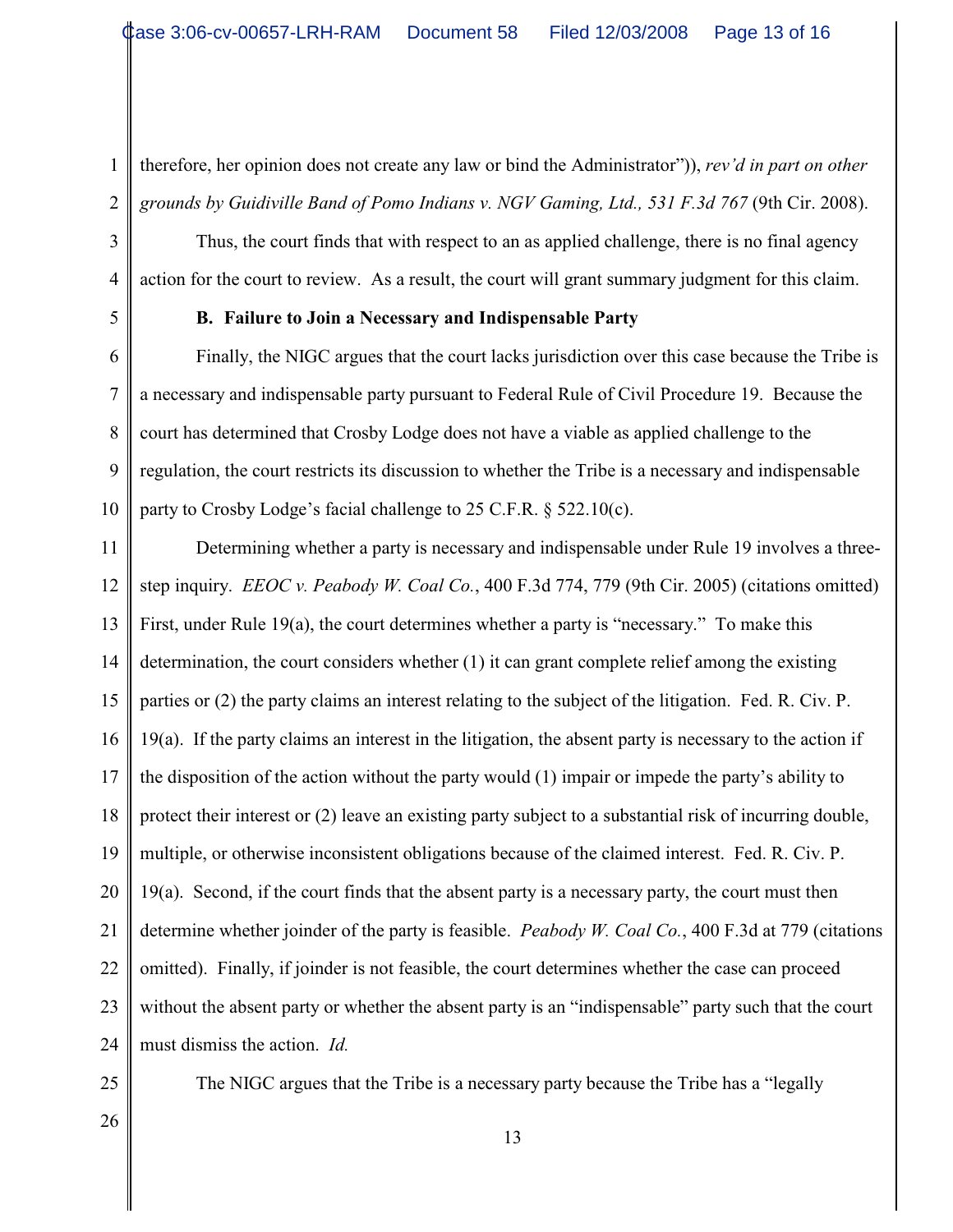1 2

3

4

5

protected interest in how its gaming [c]ompact with Nevada is interpreted and therefore . . . qualifies as a 'necessary' and 'indispensable' party under [Rule] 19." (Def.'s Reply to Pl.'s Opp. Mot. Summ. J. (#54) at 16.) Crosby Lodge counters that it does not challenge the "authority of the Tribe to tax Crosby's gaming revenues in a manner consistent with the Tribe-Nevada compact," and as a result the Tribe is not a necessary party. (Pl.'s Opp. Mot. Summ. J. (#51) at 24.)

6 7 8 9 10 11 12 Unlike the cases cited by the NIGC, this case does not involve the interpretation of or a direct challenge to an agreement to which the Tribe is a party. Instead, under its facial challenge, Crosby Lodge seeks a determination of the validity of the NIGC's adoption of 25 C.F.R. §  $522.10(c)$ . The question of whether the compact itself requires or permits the Tribe to collect sixty percent of Crosby Lodge's class III gaming revenue is not currently before the court. While the Tribe undoubtedly has an interest in the outcome of the court's determination, the Tribe does not have a direct, specific, and legally protected interest in the suit.

13 14 15 16 17 18 19 20 21 22 23 24 25 Further, the court finds that the NIGC can adequately represent the Tribe's interests with regard to a facial challenge to the regulation. "As a practical matter, an absent party's ability to protect its interest will not be impaired by its absence from the suit where its interest will be adequately represented by existing parties to the suit." *Washington v. Daley*, 173 F.3d 1158, 1167 (9th Cir. 1999) (holding that Indian tribes were not necessary parties where Government defendants would adequately represent the Tribes interests in the dispute). An existing party may adequately represent the interests of an absent party if (1) the present party will undoubtedly make all of the absent party's arguments, (2) the present party is capable and willing to make the absent party's arguments, and (3) the absent party would not offer any necessary elements that the present parties would neglect. *Shermoen v. United States*, 982 F.2d 1312, 1318 (9th Cir. 1992). In general, the United States' trust obligations to the Indian tribes, which the NIGC and the Secretary of the Interior have a statutory duty to protect, satisfies the representation criteria and allows it to adequately represent the absent Tribal Defendants' interests. *See* 25 U.S.C. §§ 2701 & 2706(a)(2)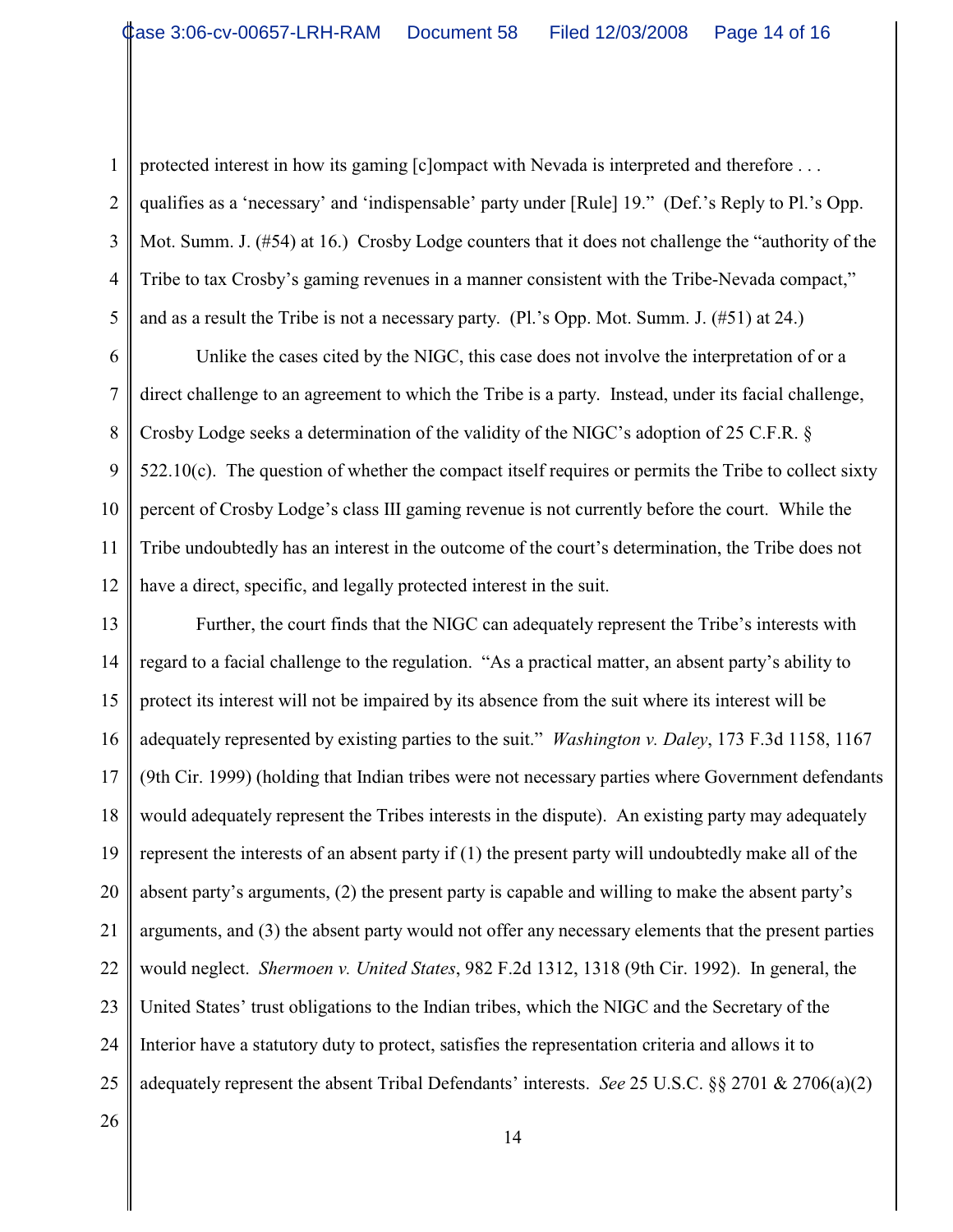1 2 3 4 5 6 (a principal goal of Federal Indian policy is to promote tribal economic development, tribal self-sufficiency, and strong tribal government and the NIGC shall promulgate such regulations and guidelines as it deems appropriate to implement the provisions of IGRA to serve those goals.); *United States v. Eberhardt*, 789 F.2d 1354, 1360 (9th Cir. 1986) ("We hold that the general trust statutes in Title 25 do furnish Interior with broad authority to supervise and manage Indian affairs and property commensurate with the trust obligations of the United States.")

7 8 9 10 11 12 13 Here, the NIGC can adequately represent the Tribe's interests because both the Tribe and the NIGC ultimately seek to uphold the validity of 25 C.F.R. § 522.10(c). While the NIGC argues that "the plaintiff's real challenge is to the authority of the Tribe to tax Crosby's gaming revenues in a manner consistent with the IGRA and 25 C.F.R.  $\S$  522.10(c)," the Tribe's authority to tax the gaming revenue is not the issue presently before the court. Instead, the issue is whether the NIGC exceeded its authority in adopting 25 C.F.R.  $\S$  522.10(c). Accordingly, the court finds that the Tribe is not a necessary and indispensable party.

14

# **C. Motion to File Surreply**

15 16 17 18 19 20 21 22 Crosby Lodge has filed a motion for leave to file a surreply in response to the NIGC's reply to Crosby Lodge's opposition to the motion for summary judgment. Specifically, Crosby Lodge seeks an opportunity to challenge the NIGC's arguments concerning whether the Tribe is a necessary and indispensable party. However, because the court has resolved the issue in Crosby /// /// /// ///

- 23 ///
- 24 ///

///